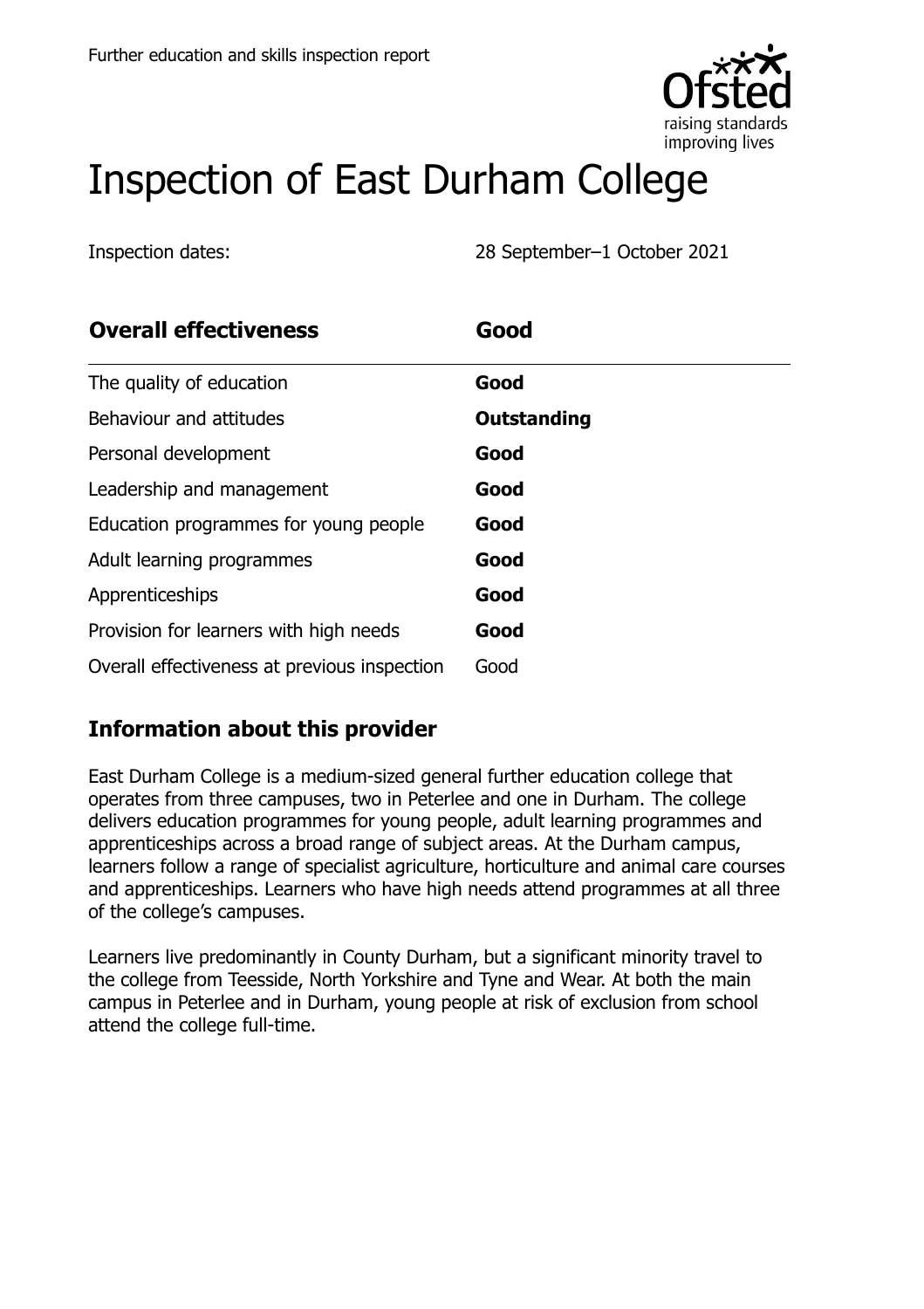

### **What is it like to be a learner with this provider?**

Learners thoroughly enjoy attending and learning at the college. They participate enthusiastically in lessons, recognising the future opportunities in education and employment that their current learning can lead to. Learners enjoy participating in a wide range of additional and extra-curricular activities. These include high-profile and challenging competitions that test and extend learners' knowledge and skills, and enable them to achieve expertise.

Learners' behaviour and attitudes to learning are exceptional. Leaders, managers and staff set high expectations about how they expect learners to behave. They model positive behaviours in the different campuses, ensuring that learners and apprentices are respectful, courteous and very well-behaved in lessons, social spaces and, when relevant, in their workplaces. This creates a safe and nurturing environment which is conducive to learning.

Learners participate in lessons and training activities that are well planned and taught by enthusiastic and knowledgeable teachers and trainer coaches who are subject specialists. As a result, almost all learners and apprentices make good progress in developing the specialist subject knowledge and skills that they need to achieve and progress to their next steps.

Learners feel safe and know how to keep themselves and their peers safe. They know that when they experience problems or have concerns about their safety or well-being, staff will take prompt action to help them. Learners are confident that any instances of bullying that are reported will be dealt with immediately.

#### **What does the provider do well and what does it need to do better?**

Leaders' strategic decisions about the range of subjects and types of provision that the college provides are informed well by the needs of employers and key regional partners. As a result, learners and apprentices of all ages study on programmes appropriate to their starting points that provide the opportunity for them to progress to higher levels of study, gain employment or move into alternative jobs.

Governors know the college well. They have a good awareness of its many strengths and few remaining areas that require improvement. They are committed to working with leaders to provide high-quality education and training that supports local people to overcome barriers and fulfil their potential. During the restrictions caused by the COVID-19 (coronavirus) pandemic, governors met frequently to provide support for leaders and to make timely decisions to support vulnerable learners. For example, they quickly arranged for the learner transport budget, usually used to provide free bus transport to college, to be reallocated to buying computer equipment for those learners who were most in need.

Leaders have high expectations for what learners can achieve and progress to in higher education and employment when they complete learning programmes at the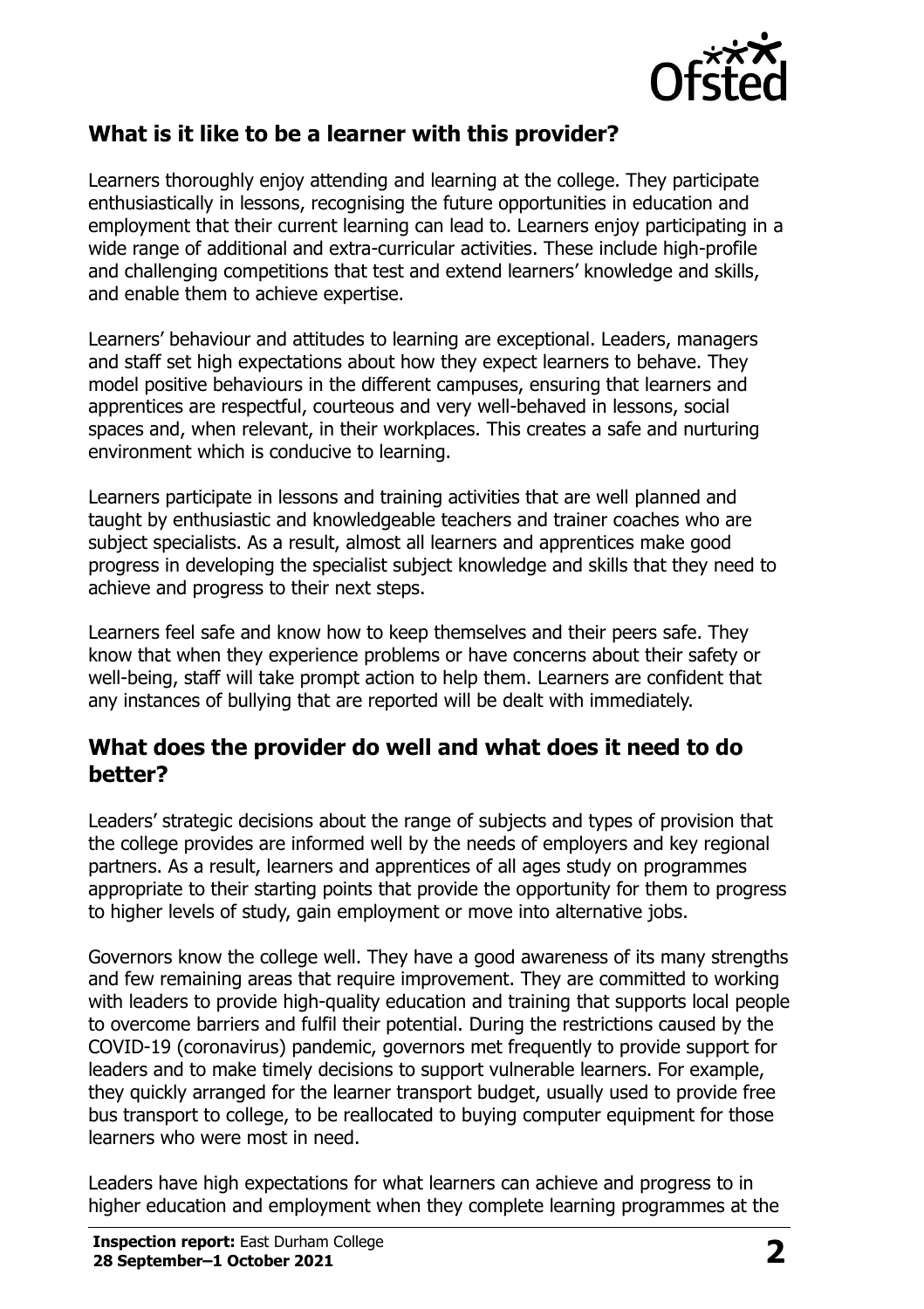

college. Senior leaders challenge and support curriculum leaders and staff in the large majority of subjects to design and teach a curriculum that enables learners and apprentices to develop the knowledge, skills and behaviours that they need to be successful.

Teachers have expert subject knowledge. They value and speak highly of the continuing professional development that they receive. As a result of this, teachers maintain up-to-date subject knowledge and essential skills as teachers, and they use these to plan and deliver effective education and training. For example, teachers in fabrication and welding use their links with the industry to ensure that the curriculum reflects up-to-date workplace practices and welding techniques.

Leaders have very high expectations and ambitions for 14- to 16-year-old learners who attend the college full-time. Learners participate well in the carefully planned curriculum of core subjects, such as English, mathematics and science, and in a range of vocational subjects, which engage them well. As a result, these young people, many of whom were at risk of permanent exclusion from school, are successfully nurtured to succeed.

Teachers sequence and teach the curriculum in a logical way so that content builds on prior learning and enables learners on education programmes for young people to strengthen their knowledge and skills over time. The education that learners experience prepares them well to achieve their learning goals and career aspirations. For example, in animal care, teachers ensure that all learners gain and can apply the knowledge and skills they need to handle and care for domesticated animals such as small mammals. When learners have mastered this, teachers help them to make well-informed choices to follow either science or husbandry pathways at level 3 in which teachers increase the complexity of theoretical and practical learning to extend and deepen learners' knowledge and skills. This prepares learners well to gain employment in the region.

Leaders and teachers ensure that adults can follow well-sequenced learning programmes, including distance learning courses, that help them to gain or progress in employment. The careful sequencing and expert delivery of the curriculum in access to midwifery and nursing enables adults to progress to universities to study higher education programmes that lead to careers in skills shortage areas within the NHS. English, mathematics and employability courses help adults to gain the essential knowledge and skills that employers require.

Leaders and managers have a clear rationale for the apprenticeship programme and ensure that the curriculum offer meets the principles of apprenticeships. The bricklaying apprenticeship helps to support the local house building industry to address a skills shortage. The curriculum for the teaching assistant apprenticeship successfully meets the needs of school leaders. The range of apprenticeships in horticulture, forestry and equine studies meets well the needs of employers in these sectors.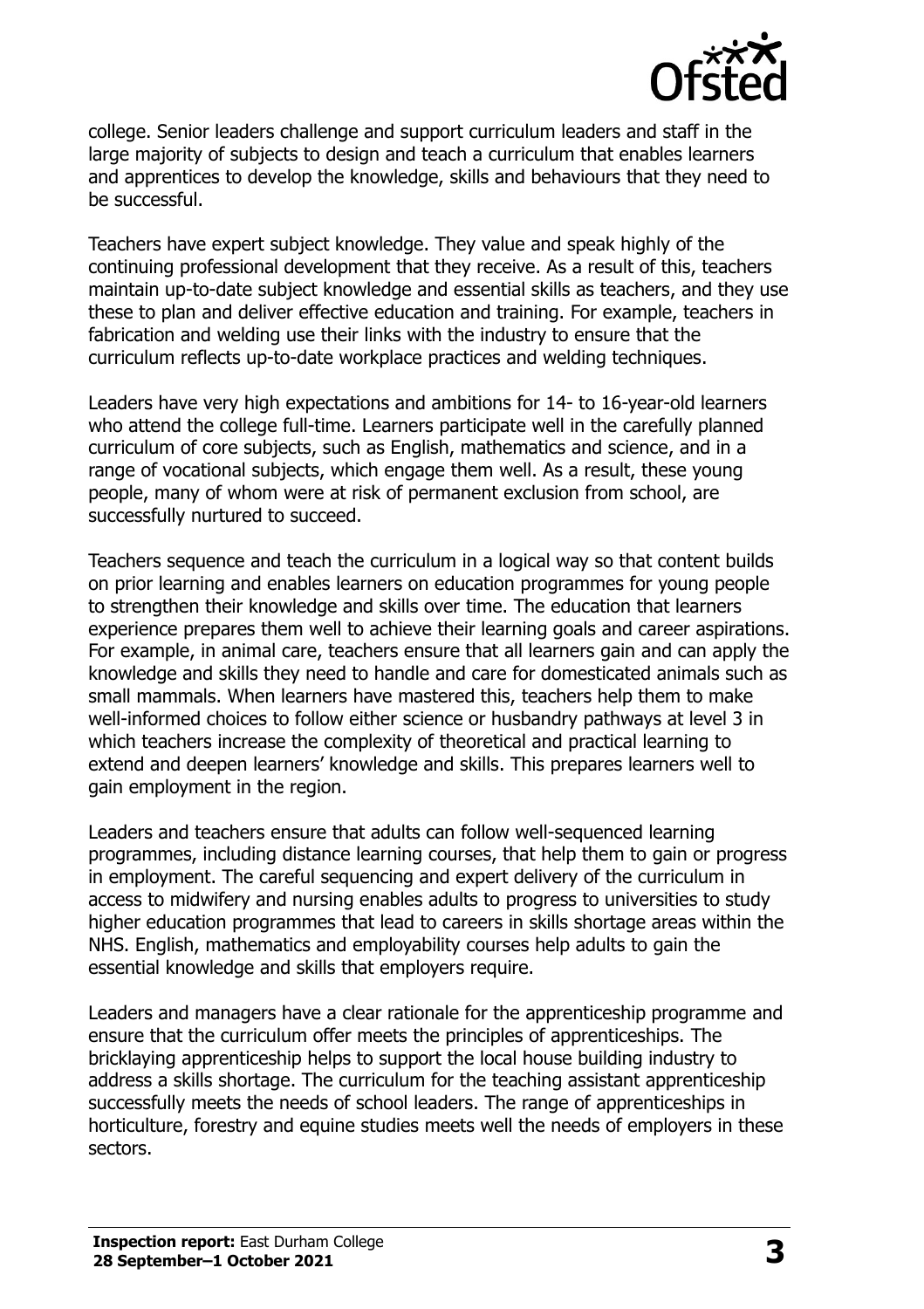

College staff work successfully with employers to develop a well-sequenced curriculum for apprentices. Staff ensure that employers have a good understanding of the apprenticeship standards that apprentices are working towards and the onthe-job training that they can provide to help apprentices make good progress in gaining the knowledge and skills that they need. To help them in their future careers, bricklaying apprentices are taught and practice how to successfully complete decorative brickwork, which develops their skills beyond that required to achieve the level 2 apprenticeship standard.

Leaders and managers ensure that the funding they receive for learners with high needs is used effectively in order to support and meet the needs of individual learners. As a result, learners who have high needs are provided with the specialist support and assistive technologies that they need to engage in learning and to make progress. The sequencing of the curriculum within the specialist provision for learners who have autism spectrum disorder helps these learners to improve their communication skills, gain in confidence and prepare for adult life.

Teachers assess learners' and apprentices' starting points thoroughly when they commence learning. This includes identifying aspects of learning missed because of the restrictions caused by COVID-19. Teachers use effectively a variety of assessment methods during courses, to check that learners and apprentices understand what they have been taught and, through this, identify and take action to close any gaps. Teachers regularly assess learners' knowledge and skills of key concepts so that learners make links to new learning. Teachers effectively use questioning to reinforce learning, frequently probing further to check that learners and apprentices remember more and know more.

Teachers plan activities within the curriculum that help to develop and reinforce learners' and apprentices' knowledge and skills in English and mathematics. Through relevant subject-related learning activities, most learners improve their knowledge and skills in English and mathematics and their ability to apply these in their subject areas. Adults on access courses learn how to improve the structure and composition of their written work. Younger learners on fabrication and welding courses learn how to calculate and set out angles accurately. Arborist apprentices make good progress in developing the technical language that they need to be effective in their jobs.

Leaders and managers have taken swift and appropriate action in response to national concerns about sexual harassment and abuse. They have added capacity to the college's pastoral team to deal promptly with any reported concerns and have provided staff with additional training to raise their awareness of the issues. Learners recognise the college's campuses as safe and calm environments.

Leaders ensure that learners of all ages and apprentices receive effective impartial careers advice and guidance throughout their time at the college. As a result, learners and apprentices make appropriate plans for their future careers and have a good understanding of the steps that they need to take to be successful.

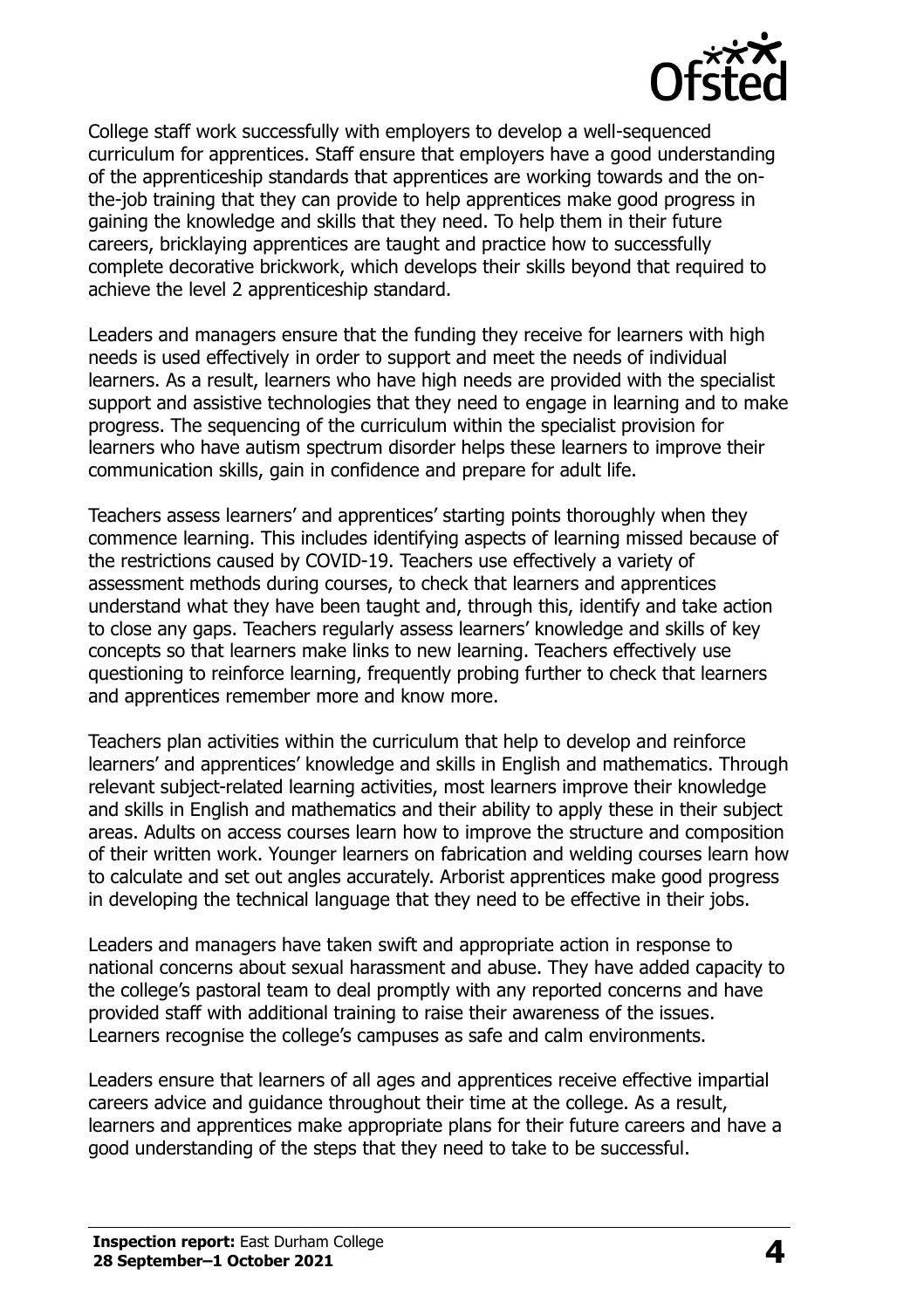

Learners participate in a wide range of activities that support their personal development. They engage in community action projects and participate in the college's sports academies. Younger learners learn about British values and the importance of respecting other people. Staff provide guidance for younger learners to help them stay physically and mentally well. Although the curriculum for apprentices and adult learners also includes these topics, they are not covered as extensively as they are for learners on programmes for young people.

Teachers of vocational and academic subjects who have learners who have high needs in their groups do not consistently take sufficient account of the detailed information recorded in the education and health care plans about the support and learning needs of these learners. As a result, in a few instances, teachers do not consider well enough how they can adapt their approaches to teaching so that these learners engage fully in learning activities and make the best possible progress.

Managers and teachers do not take action early enough to identify any additional learning and support needs that adult learners may have. They rely either on adults making self-declarations or staff identifying any support needs once learners have started their course. This can result in support needs being identified late or missed altogether.

Staff responsible for the curriculum followed by apprentices on the teaching assistant apprenticeship standard do not structure or sequence the training well enough to enable apprentices to develop quickly the theoretical knowledge that they need to support them in their jobs. Apprentices complete self-study modules which contain set questions which they research and answer. A few apprentices, particularly those new to the programme, find this too challenging, and their employers struggle to know how what they can do to support their apprentices to complete the modules.

### **Safeguarding**

The arrangements for safeguarding are effective.

Leaders and governors give safeguarding a high priority. This results in a strong culture of safeguarding, which permeates the college. Any concerns raised about the safety and well-being of learners are dealt with swiftly. Where necessary, leaders involve external agencies.

Leaders ensure that policies to underpin effective safeguarding, including for the 'Prevent' duty, are in place. The designated lead for safeguarding and the team he leads have a good understanding of the kind of safeguarding issues that learners can experience, including sexual harassment and abuse. They use this knowledge to inform the curriculum content for tutorials and apprentices' reviews, and to deliver staff training and briefings.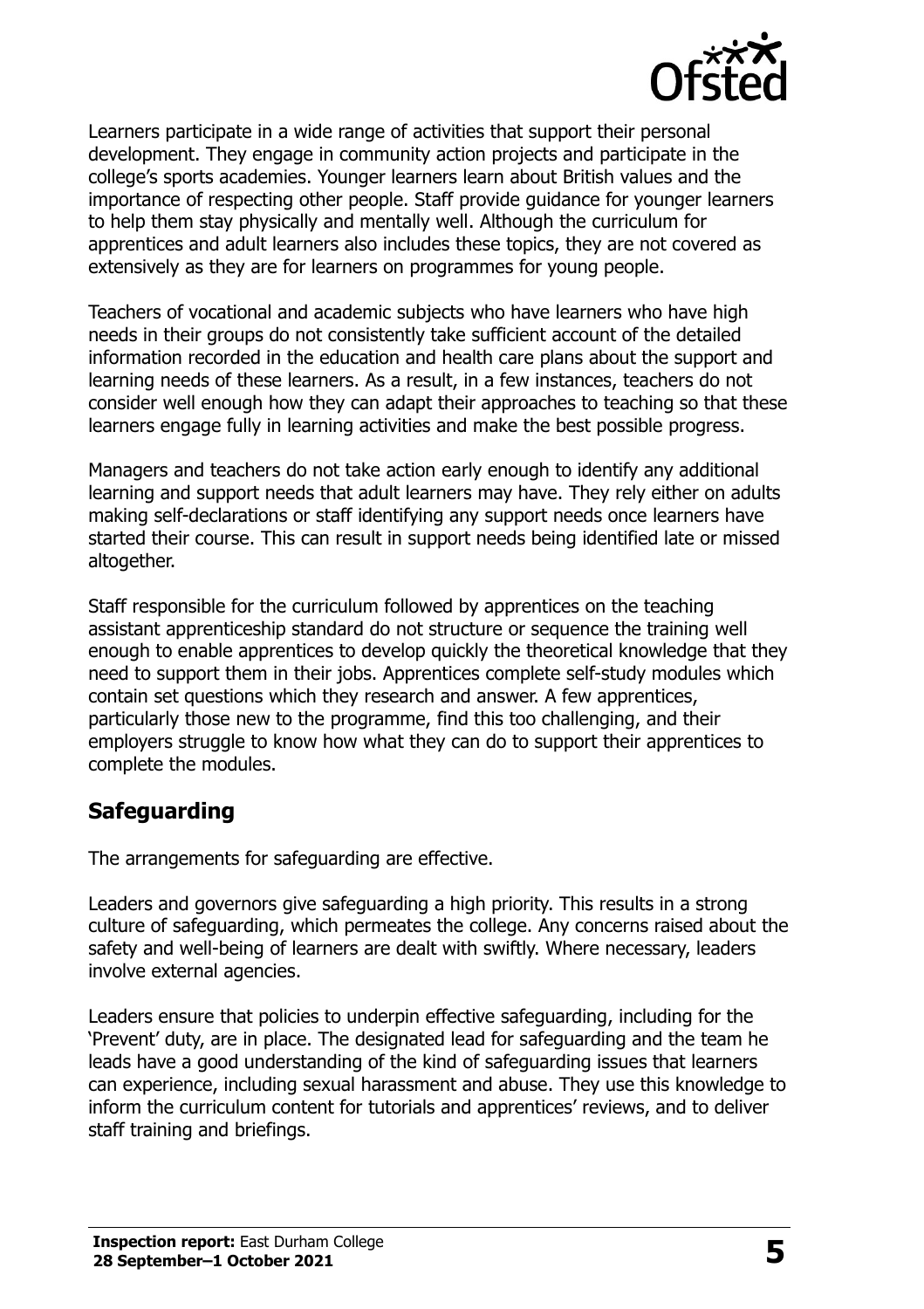

## **What does the provider need to do to improve?**

- Ensure that staff teaching vocational and academic courses make good use of the detailed information in the education and health care plans of learners with high needs so that their approaches to teaching and training meet the individual needs of these learners.
- Ensure that any additional learning and support needs that adult learners may have are identified at the start of their programmes so that appropriate support can be provided to enable these learners to remain on their courses, make good progress and achieve.
- Ensure that all apprentices benefit from well-structured and well-sequenced training so that they make good progress in developing the theoretical knowledge they need to support them in their jobs.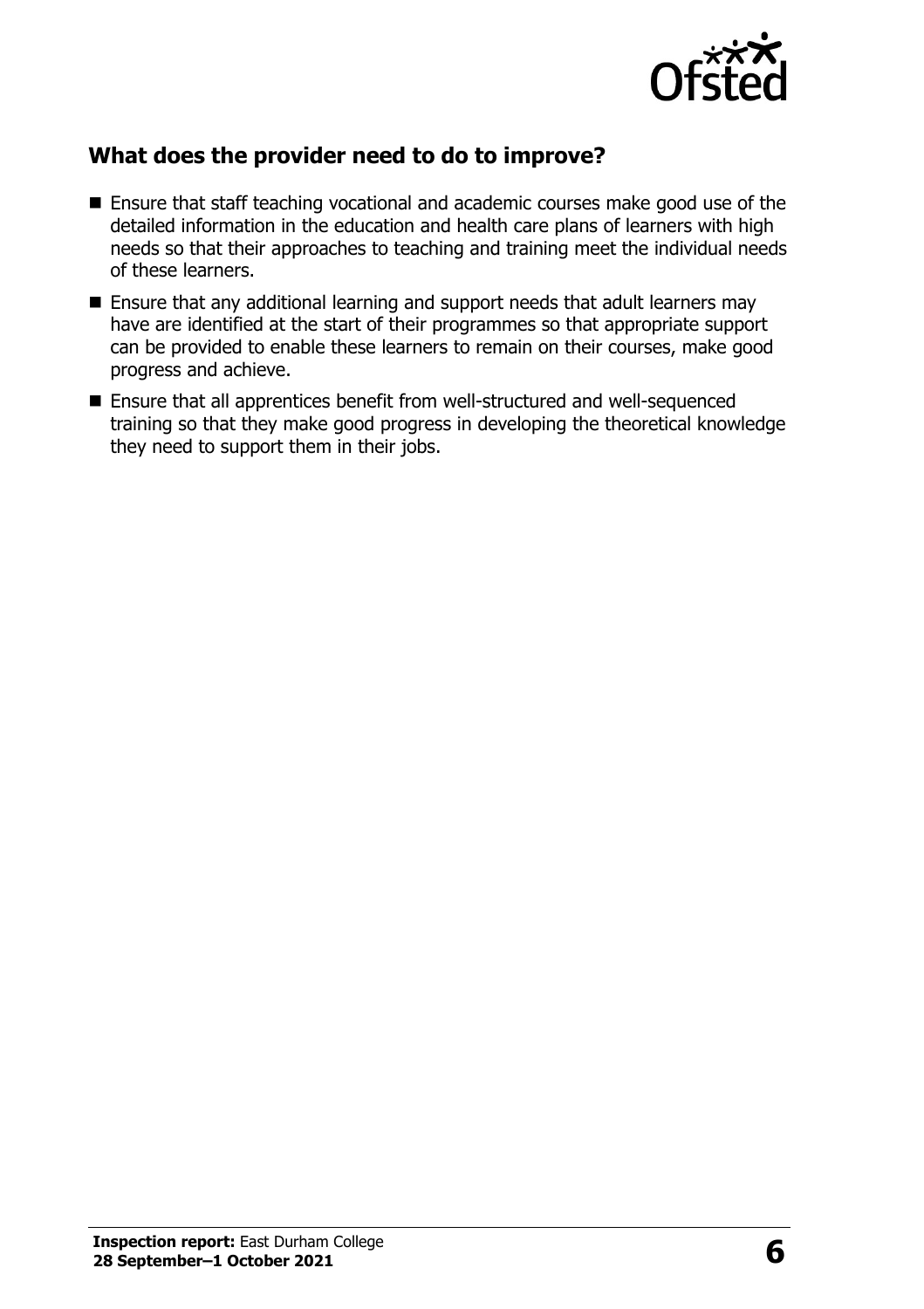

## **Provider details**

| Unique reference number     | 131859                    |
|-----------------------------|---------------------------|
| <b>Address</b>              | <b>Willerby Grove</b>     |
|                             | Peterlee                  |
|                             | County Durham             |
|                             | SR8 2RN                   |
| <b>Contact number</b>       | 0191 518 2000             |
| Website                     | www.eastdurham.ac.uk      |
| <b>Principal/CEO</b>        | Suzanne Duncan            |
| <b>Provider type</b>        | Further education college |
| Date of previous inspection | 12 January 2018           |
| <b>Main subcontractors</b>  | <b>None</b>               |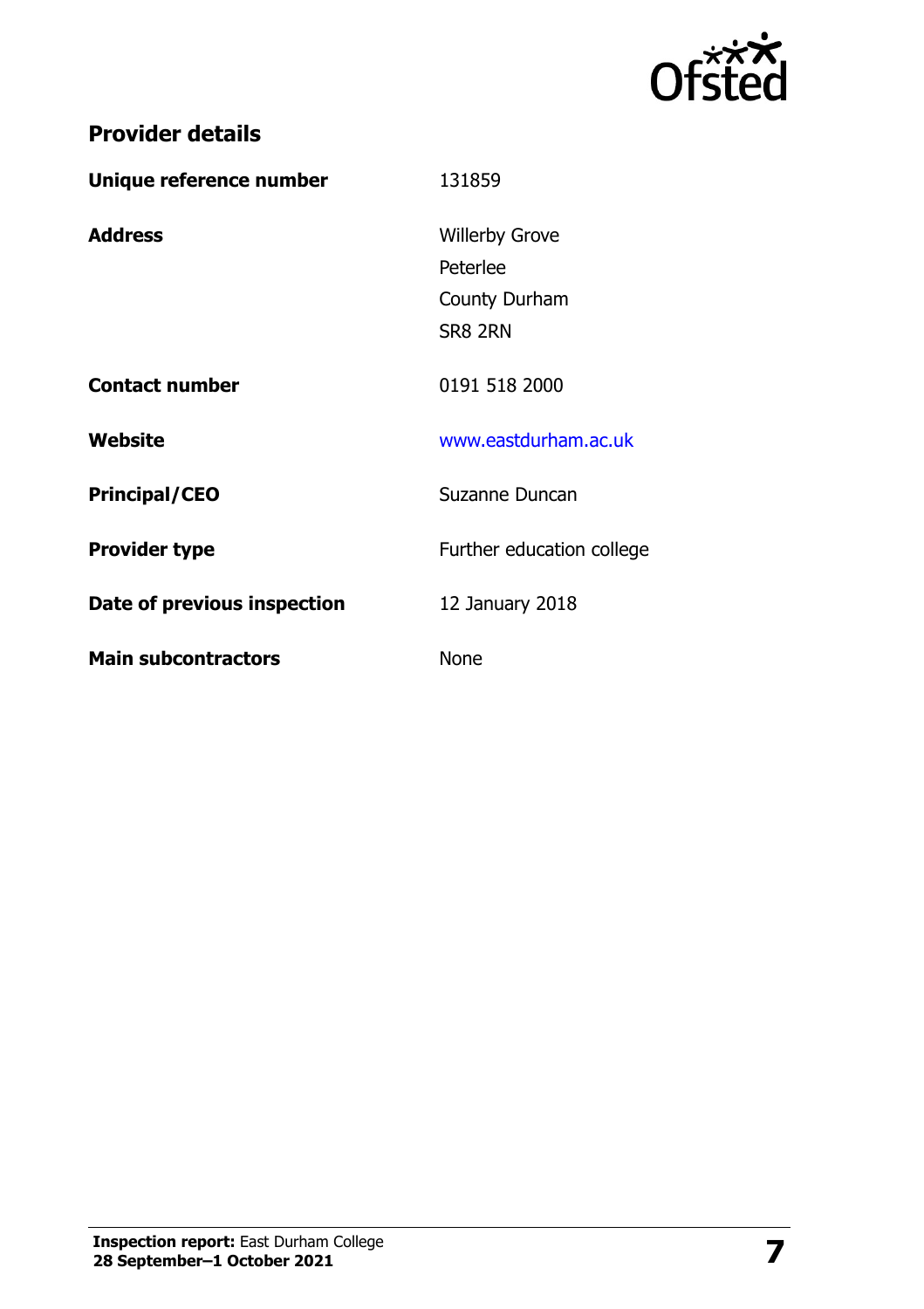

## **Information about this inspection**

The inspection team was assisted by the vice-principal of curriculum and performance, as nominee. Inspectors took account of the provider's most recent self-assessment report and development plans, and the previous inspection report. The inspection was carried out using the [further education and skills inspection](http://www.gov.uk/government/publications/further-education-and-skills-inspection-handbook-eif)  [handbook](http://www.gov.uk/government/publications/further-education-and-skills-inspection-handbook-eif) and took into account all relevant provision at the provider. Inspectors collected a wide range of evidence to inform judgements, including visiting learning sessions, scrutinising learners' work, seeking the views of learners, staff and other stakeholders, and examining the provider's documentation and records.

#### **Inspection team**

Malcolm Fraser, lead inspector Her Majesty's Inspector Chloe Rendall **Her Majesty's Inspector** Hayley Lomas **Her Majesty's Inspector** Joanne Stork **Her Majesty's Inspector** Steve Hunnisett **Contract Contract Contract Contract Contract Contract Contract Contract Contract Contract Contract Contract Contract Contract Contract Contract Contract Contract Contract Contract Contract Contract Contrac** Philippa Firth **Calculation** Ofsted Inspector Neil Clark **Network** Ofsted Inspector Marina Gaze **Ofsted Inspector**